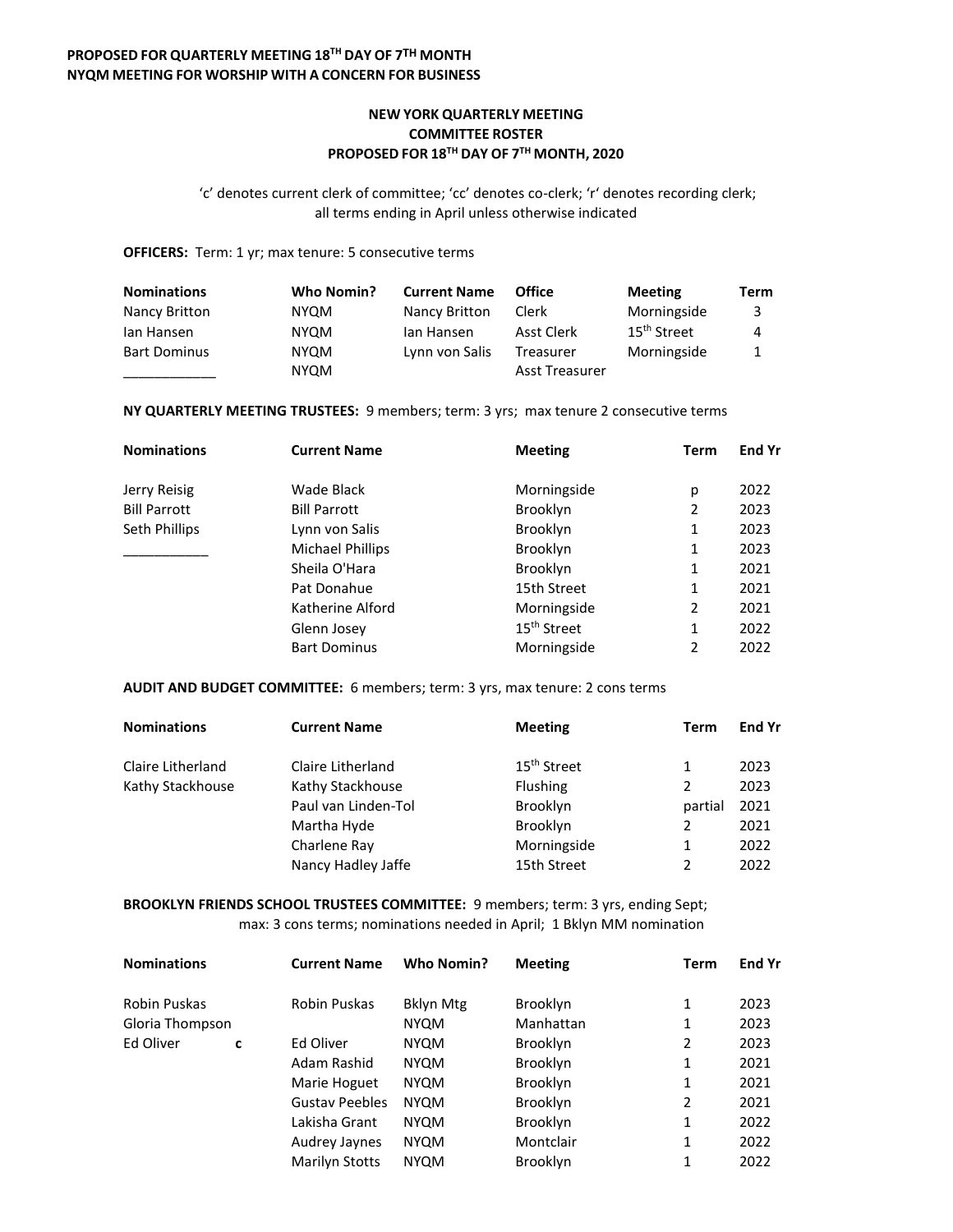## **CEMETERY COMMITTEE:** 6 members; term: 3 yrs, max tenure: 3 cons terms

| <b>Nominations</b>  |   | <b>Current Name</b>    | <b>Meeting</b>          | Term    | <b>End Yr</b> |
|---------------------|---|------------------------|-------------------------|---------|---------------|
| <b>Bryan Oettel</b> | c | <b>Bryan Oettel</b>    | Morningside             |         | 2023          |
| Suzanne Stout       |   | Suzanne Stout          | 15th Street             | 3       | 2023          |
|                     |   | Jessie Fleischer-Black | <b>Brooklyn</b>         | partial | 2021          |
|                     |   | <b>Chris Roddick</b>   | <b>Brooklyn</b>         |         | 2021          |
|                     |   | John Major             | Brooklyn                |         | 2022          |
|                     |   | Maureen Healy          | 15 <sup>th</sup> Street |         | 2022          |

## **CMTE FOR DOWNTOWN MANHATTAN ALLOWED MTG:** 4 mem; term: 3 yrs, no maximum tenure

| <b>Nominations</b> |   | <b>Current Name</b>    | <b>Meeting</b> | Term | End Yr |
|--------------------|---|------------------------|----------------|------|--------|
| Sally Campbell     |   | Sally Campbell         | Morningside    | 6    | 2023   |
|                    |   | Barbara Kuesell        | Brooklyn       | 3    | 2021   |
|                    | c | <b>Richard Schmidt</b> | Morningside    | 1    | 2022   |
|                    |   | Andy von Salis         | Brooklyn       | 1.   | 2022   |

## **COMMUNICATIONS COMMITTEE: 6** members; term: 3 yrs, max tenure: 2 terms

| <b>Nominations</b> | <b>Current Name</b> | <b>Meeting</b>          | Term | <b>End Yr</b> |
|--------------------|---------------------|-------------------------|------|---------------|
| Dave Britton       | Dave Britton        | Morningside             | 1    | 2023          |
| Ann Kjellberg      | c Ann Kjellberg     | 15 <sup>th</sup> Street | 1    | 2023          |
|                    | Dwight Huey         | Manhattan               | 1    | 2021          |
|                    | <b>Bryan Oettel</b> | Morningside             | 1    | 2021          |
|                    | Steven Monroe Smith | 15 <sup>th</sup> Street | 1    | 2022          |
|                    | Nadine Baldasare    | <b>Brooklyn</b>         | 1    | 2022          |

## **EDUCATIONAL FUND:** 6 members; term: 3 yrs, max tenure: 2 cons terms

| <b>Nominations</b> |   | <b>Current Name</b>     | <b>Meeting</b>          | Term | <b>End Yr</b> |
|--------------------|---|-------------------------|-------------------------|------|---------------|
| Glenn Josey        |   | Glenn Josey             | 15th Street             |      | 2023          |
| Carol Warner       | C | Caroline Lane           | <b>Flushing</b>         | 2    | 2023          |
|                    |   | <b>Travis Combs</b>     | 15th Street             |      | 2021          |
|                    |   | Marc LaRiviere          | 15 <sup>th</sup> Street | 1    | 2021          |
|                    |   | Bryan Wigfall           | Morningside             |      | 2021          |
|                    |   | <b>Elizabeth Powers</b> | Brooklyn                |      | 2022          |
|                    |   |                         |                         |      |               |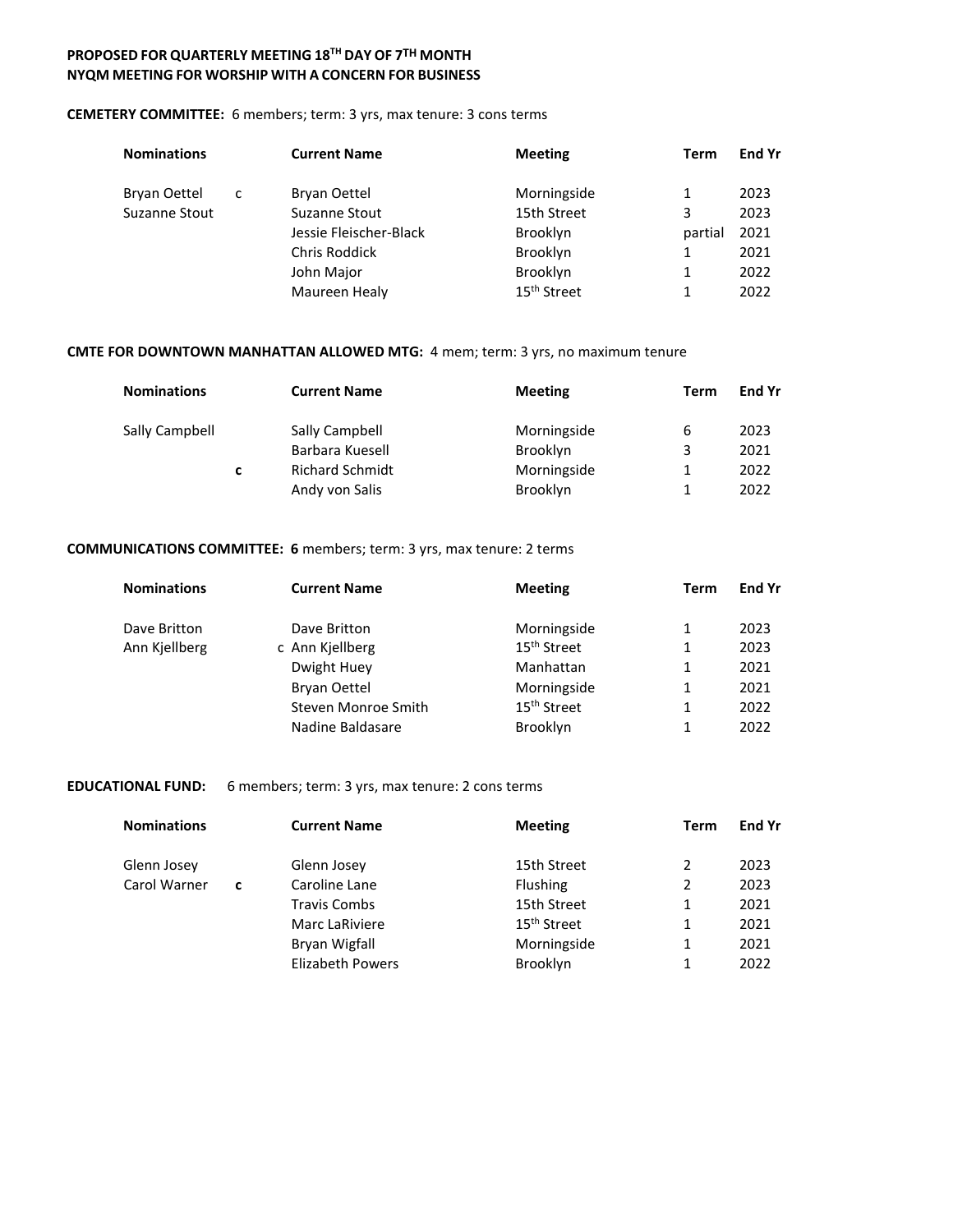## **FRIENDS SEMINARY BOARD OF TRUSTEES COMMITTEE:** 9 members; term: 3 yrs, ending Sept;

max: 3 cons terms One 15th Street MM nomination

| <b>Nominations</b>     | <b>Current Name</b>         | Who Nomin?  | <b>Meeting</b>  | Term           | End Yr |
|------------------------|-----------------------------|-------------|-----------------|----------------|--------|
| Doug Tyler             |                             | <b>NYQM</b> | Ithaca, NY      | partial        | 2022   |
| <b>Isaac Henderson</b> | <b>Isaac Henderson NYQM</b> |             | Paulina, IA     | 1              | 2023   |
| Andrew Lowry           | Liz DiGiorgio               | <b>NYQM</b> | Ridgewood       | 1              | 2023   |
|                        | Carol Warner                | <b>NYQM</b> | 15th Street     | 3              | 2020   |
|                        | Lee Rada                    | <b>NYQM</b> | Morningside     | partial        | 2021   |
|                        | Buxton Midyette 15th St.    |             | 15th Street     | 1              | 2021   |
|                        | Mark Doty                   | <b>NYQM</b> | <b>Brooklyn</b> | $\overline{2}$ | 2021   |
|                        | David Garrity               | <b>NYQM</b> | 15th Street     | 1              | 2022   |
|                        | <b>Ben Smith</b>            | <b>NYQM</b> | 15th Street     | 3              | 2022   |

## **GAY PRIDE PARADE COORDINATORS:** 2 members: 3 year terms, no max terms

| <b>Nominations</b> | <b>Current Name</b> | <b>Meeting</b>  | Term | End Yr |
|--------------------|---------------------|-----------------|------|--------|
|                    | William Carr        | <b>Brooklyn</b> |      | 2020   |
|                    | Ernie Buscemi       | Morningside     |      | 2021   |

## **GREAT LAKES REGION (AFRICA) EDUCATION CMTE:** 6 members; 3 yr terms, no max terms

| <b>Nominations</b> |   | <b>Current Name</b>   | <b>Meeting</b>  | <b>Term</b> | <b>End Yr</b> |
|--------------------|---|-----------------------|-----------------|-------------|---------------|
|                    |   | Margaret Mulindi      | Manhattan       | 5           | 2020          |
| Tony Shitemi       |   | Tony Shitemi          | Nairobi Int'l   | 6           | 2023          |
|                    |   | <b>Betty Williams</b> | 15th Street     | co-opted    |               |
|                    |   | Corona Machemer       | Valley          | 5           | 2021          |
|                    |   | Margery Cornwell      | 15th Street     | 7           | 2021          |
|                    |   | Mary Ann Baily        | <b>Brooklyn</b> | 1           | 2022          |
|                    | C | Marna Herrity         | <b>Brooklyn</b> | 5           | 2022          |

## **HANDBOOK COORDINATING COMMITTEE:** 3 members: 2 years; 2 consecutive terms

| <b>Nominations</b>   | <b>Current Name</b>  | <b>Meeting</b>          | Term          | <b>End Yr</b> |
|----------------------|----------------------|-------------------------|---------------|---------------|
| Bryan Wigfall        |                      | Morningside             | 1             | 2022          |
| <b>Charles Sirey</b> | <b>Charles Sirey</b> | 15 <sup>th</sup> Street | $\mathcal{P}$ | 2022          |
|                      | Dave Britton         | Morningside             |               | 2021          |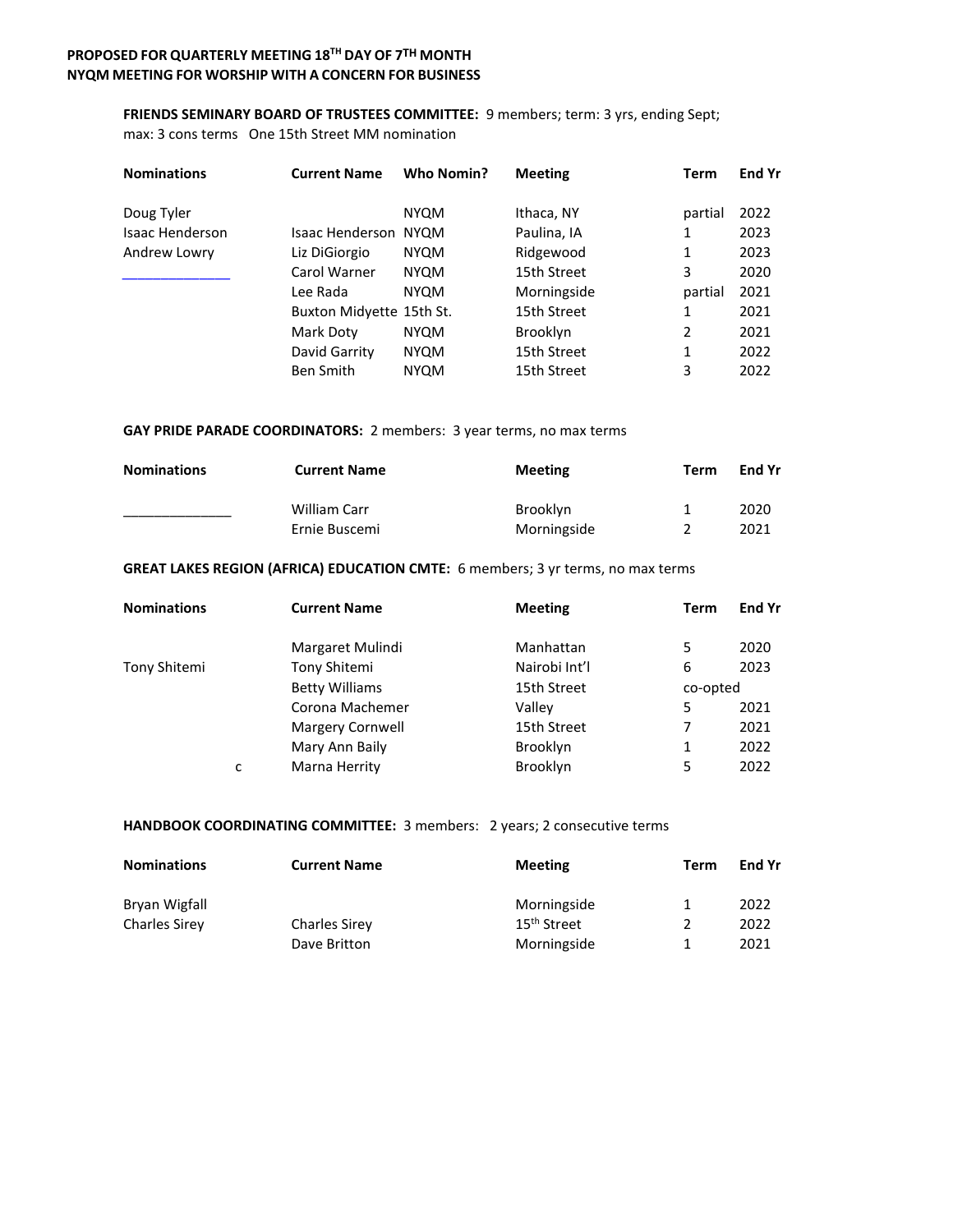#### **MINISTRY AND COUNSEL CMTE:** 9 members; term: 2 yrs; max tenure: 3 terms

| <b>Nominations</b>  | <b>Current Name</b>   | <b>Meeting</b>  | Term | <b>End Yr</b> |
|---------------------|-----------------------|-----------------|------|---------------|
| Ed Elder            | Ed Elder              | Morningside     | 1    | 2022          |
| Steven Monroe Smith | c Steven Monroe Smith | 15th St         | 2    | 2022          |
| Hugo Lane           | Dan Truman            | Flushing        | 1    | 2022          |
| Zach Edminster      | Jim Morgan            | <b>Brooklyn</b> | 1    | 2022          |
| Linda Clarke        | Beth Kelly            | <b>Brooklyn</b> | 1    | 2022          |
| Jolene Festa        | Joan Malin            | <b>Brooklyn</b> | р    | 2021          |
|                     | Margery Cornwell      | 15th St.        | 1    | 2021          |
|                     | Robert Wilber         | Stillwater OH   | 2    | 2021          |
|                     | David Herendeen       | Manhattan       | 1    | 2021          |

**NOMINATING COMMITTEE**: 7 members; term: 2 yrs; max: 3 cons terms; all members nominated by mm's

| <b>Nominations</b>   | <b>Current Name</b>           | Who Nomin?          | <b>Meeting</b>  | Term          | <b>End Yr</b> |
|----------------------|-------------------------------|---------------------|-----------------|---------------|---------------|
|                      |                               | <b>Flushing Mtg</b> | Flushing        | partial       | 2020          |
| Beverly Archibald    | Beverly Archibald M'hattn Mtg |                     | Manhattan       | 1             | 2022          |
| <b>Charles Sirey</b> | <b>Charles Sirey</b>          | 15th St Mtg         | 15th Street     | 3             | 2022          |
| Patty Frascatore     | Patty Frascatore Bklyn Mtg    |                     | <b>Brooklyn</b> | 2             | 2022          |
|                      | David Britton                 | M'side Mtg          | Morningside     | $\mathbf{1}$  | 2021          |
| c                    | Elizabeth Powers Bklyn        | Mtg                 | <b>Brooklyn</b> | 2             | 2021          |
|                      | Carol Summar                  | 15th St Mtg         | 15th Street     | $\mathcal{P}$ | 2021          |
|                      |                               |                     |                 |               |               |

#### **RELIEF COMMITTEE:** 7 members; term: 3 yrs, max tenure: 3 cons terms

| <b>Nominations</b>     | <b>Current Name</b>     | <b>Meeting</b>  | Term | End Yr |
|------------------------|-------------------------|-----------------|------|--------|
| Jessie Fleischer-Black | Jessie Fleischer-Black  | Brooklyn        |      | 2023   |
| Ted Bongiovanni        | Jolene Festa            | Brooklyn        |      | 2023   |
| CJ Holm                | Julie Glynn             | <b>Brooklyn</b> | 1    | 2023   |
|                        | Andres Colapinto        | <b>Brooklyn</b> |      | 2021   |
| c                      | Nancy Hadley Jaffe      | 15th Street     | 2    | 2021   |
|                        | <b>Bobby Gonzales</b>   | 15th Street     |      | 2022   |
|                        | <b>Emmanuel Mulindi</b> | Manhattan       | 1    | 2022   |

**NYYM MINISTRY COORD CMTE:** term: 3 yrs; max 2 terms, must be a member of one of the monthly meeting ministry and counsel/oversight committees at the time the appointment is made

| <b>Nominations</b> | <b>Current Name</b> | <b>Meeting</b>  | Term | End Yr |
|--------------------|---------------------|-----------------|------|--------|
|                    | Hugo Lane           | <b>Flushing</b> |      | 2022   |

**NYYM NOMINATING CMTE:** 3 appointees; term: 3 yrs, ending in April; max tenure: 2 terms

| <b>Nominations</b> | <b>Current Name</b> | <b>Meeting</b> | Term | End Yr |
|--------------------|---------------------|----------------|------|--------|
|                    | Ernie Buscemi       | Morningside    | p    | 2022   |
|                    |                     |                |      | 2022   |
|                    | Ben Frisch          | Brooklyn       |      | 2022   |